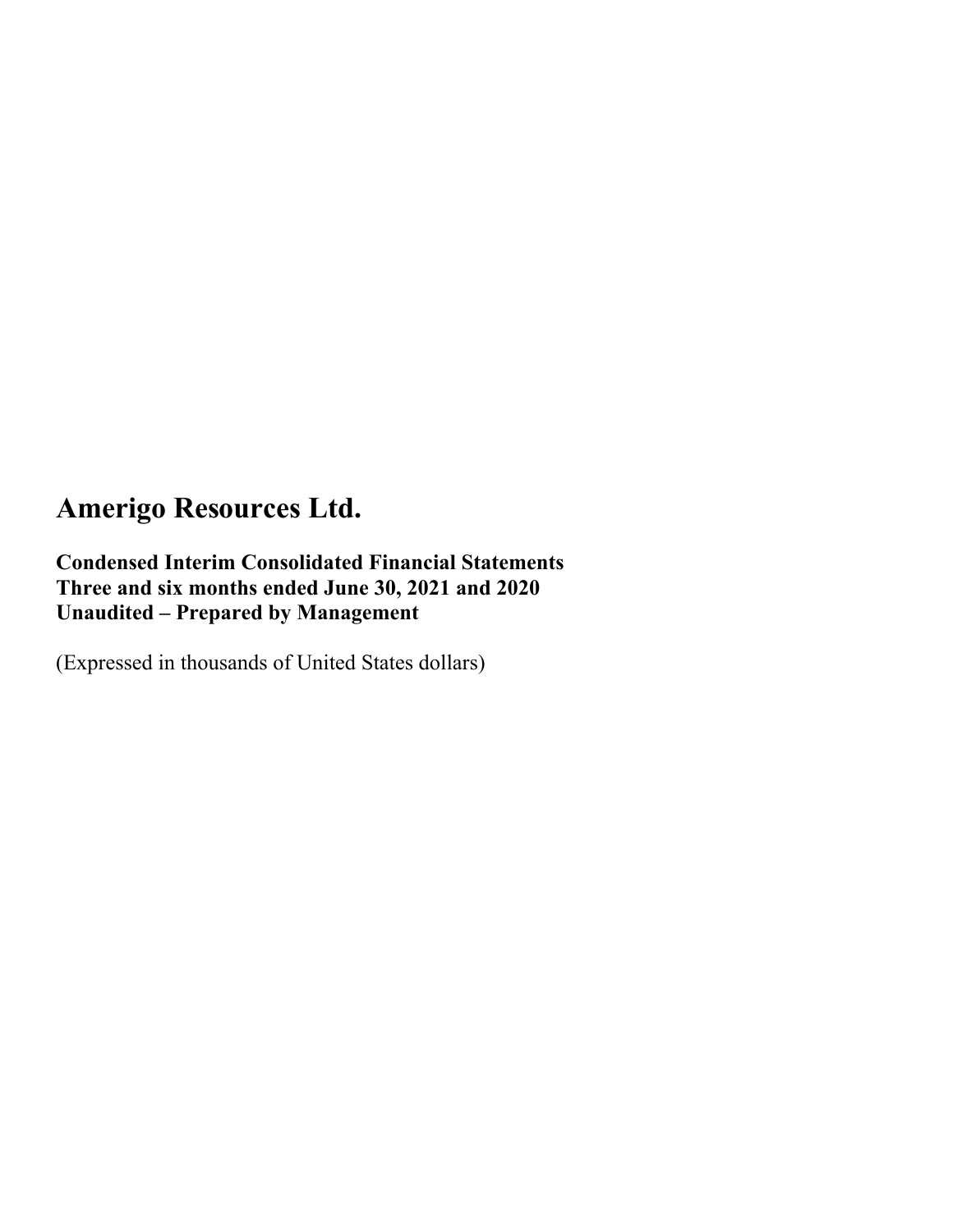### **Amerigo Resources Ltd. Condensed Interim Consolidated Statements of Financial Position - Unaudited**

(expressed in thousands of U.S. dollars)

|                                                       |              | June 30,         | December 31, |
|-------------------------------------------------------|--------------|------------------|--------------|
|                                                       |              | 2021             | 2020         |
|                                                       | <b>Notes</b> | \$               | S            |
| Assets                                                |              |                  |              |
| <b>Current assets</b>                                 |              |                  |              |
| Cash and cash equivalents                             | 14           | 48,909           | 14,085       |
| Restricted cash                                       | 7            | 700              |              |
| Trade and settlement receivables                      |              | 12,142           | 21,157       |
| Taxes receivable                                      |              | 459              | 230          |
| Prepaid expenses                                      |              | 270              | 869          |
| Inventories                                           | 5            | 8,941            | 7,271        |
| <b>Non-current assets</b>                             |              | 71,421           | 43,612       |
| Restricted cash                                       |              |                  |              |
|                                                       | 7<br>6       | 3,500<br>178,473 | 184,805      |
| Property, plant and equipment                         |              | 3,686            | 3,798        |
| Intangible assets<br>Other non-current assets         |              | 791              | 806          |
| Deferred income tax asset                             |              | 188              | 153          |
| Investments                                           |              |                  | 4,401        |
| <b>Total assets</b>                                   |              | 258,059          | 237,575      |
|                                                       |              |                  |              |
| <b>Liabilities</b>                                    |              |                  |              |
| <b>Current liabilities</b>                            |              |                  |              |
| DET royalties                                         | 3            | 21,103           | 13,010       |
| Trade and other payables                              |              | 15,642           | 14,579       |
| Current portion of borrowings                         | 7            | 10,685           | 17,059       |
| Current income tax liabilities                        |              | 2,921            | 97           |
| Current portion of leases                             | 8            | 1,495            | 1,643        |
| Current portion of related party derivative liability | 9,15         | 1,137            | 1,196        |
| Interest rate swap                                    | 7            | 632              | 2,171        |
|                                                       |              | 53,615           | 49,755       |
| <b>Non-current liabilities</b>                        |              |                  |              |
| Deferred income tax liability                         |              | 31,283           | 25,590       |
| Borrowings                                            | 7            | 26,821           | 36,709       |
| Related party derivative liability                    | 9,15         | 9,838            | 10,099       |
| Leases                                                | 8            | 3,291            | 4,091        |
| Severance provisions                                  |              | 686              | 649          |
| <b>Total liabilities</b>                              |              | 125,534          | 126,893      |
|                                                       |              |                  |              |
| <b>Equity</b>                                         | 10           |                  |              |
| Share capital                                         |              | 80,357           | 80,461       |
| Other reserves                                        |              | 10,452           | 10,248       |
| Accumulated other comprehensive (loss) income         |              | (239)            | 529          |
| Retained earnings                                     |              | 41,955           | 19,444       |
| Total equity                                          |              | 132,525          | 110,682      |
| Total equity and liabilities                          |              | 258,059          | 237,575      |
| <b>Commitments</b>                                    | 16           |                  |              |
|                                                       |              |                  |              |

#### **Approved by the Board of Directors**

| ''Robert<br>Gavton' | $\sqrt{2}$<br>-101<br>Ireland'<br>$reorec$ . |
|---------------------|----------------------------------------------|
| Director            | Jirector                                     |
|                     |                                              |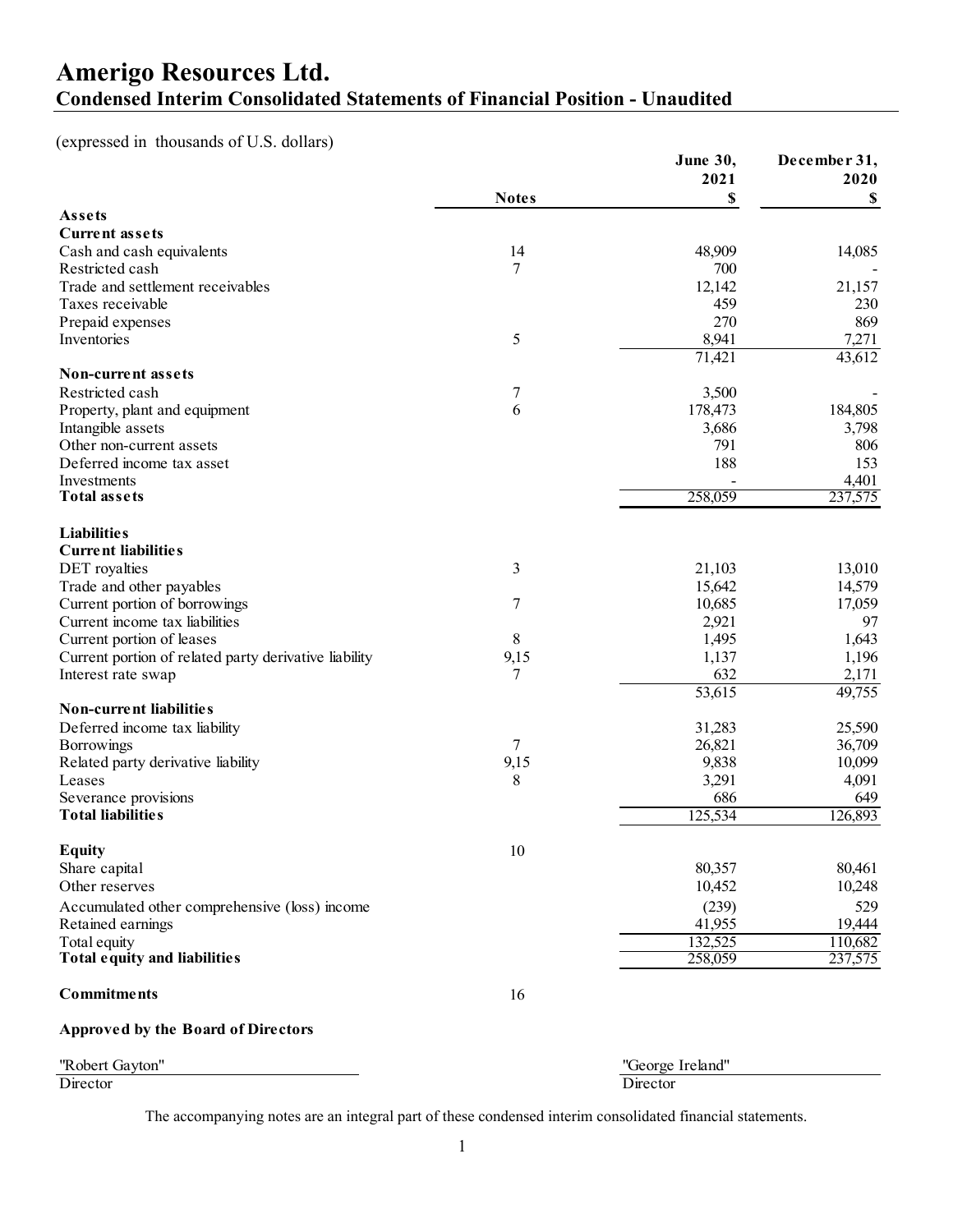**Condensed Interim Consolidated Statements of Income (Loss) and Comprehensive Income (Loss) - Unaudited** 

(expressed in thousands of U.S. dollars)

|                                                                   |                   | Three months ended June 30, |             | Six months ended June 30, |             |
|-------------------------------------------------------------------|-------------------|-----------------------------|-------------|---------------------------|-------------|
|                                                                   | <b>Notes</b>      | 2021                        | 2020        | 2021                      | 2020        |
|                                                                   |                   | $\boldsymbol{\mathsf{s}}$   | \$          | \$                        | \$          |
| Revenue                                                           | 12                | 50,503                      | 26,046      | 99,410                    | 41,684      |
| Tolling and production costs                                      | 13(a)             | (31, 376)                   | (26, 441)   | (61, 405)                 | (51,010)    |
| Gross profit (loss)                                               |                   | 19,127                      | (395)       | 38,005                    | (9,326)     |
| Other expenses                                                    |                   |                             |             |                           |             |
| General and administration                                        | 13(b)             | (922)                       | (434)       | (2,170)                   | (1, 135)    |
| Other (losses) gains                                              | 13(d)             | (146)                       | (382)       | (1,358)                   | 613         |
| Derivative to related parties including changes in fair value     | 13 <sub>(c)</sub> | 8                           | (2,100)     | (369)                     | 1,642       |
|                                                                   |                   | (1,060)                     | (2,916)     | (3,897)                   | 1,120       |
| <b>Operating profit (loss)</b>                                    |                   | 18,067                      | (3,311)     | 34,108                    | (8,206)     |
| Finance expense                                                   | 13(e)             | (2, 136)                    | (904)       | (2,992)                   | (3,737)     |
|                                                                   |                   | (2, 136)                    | (904)       | (2,992)                   | (3,737)     |
| Income (loss) before income tax                                   |                   | 15,931                      | (4,215)     | 31,116                    | (11, 943)   |
| Income tax (expense) recovery                                     |                   | (4, 345)                    | 613         | (8,605)                   | 4,312       |
| Net income (loss)                                                 |                   | 11,586                      | (3,602)     | 22,511                    | (7,631)     |
| Other comprehensive (loss) income                                 |                   |                             |             |                           |             |
| Items that may be reclassified subsequently to net income (loss): |                   |                             |             |                           |             |
| Unrealized gains (losses) on investments, net of tax              |                   |                             | 763         | (276)                     | (340)       |
| Realized loss on investments, net of tax                          |                   |                             |             | (324)                     | (1)         |
| Cumulative translation adjustment                                 |                   | (67)                        | (158)       | (129)                     | 290         |
| Actuarial losses on severance provision                           |                   | (2)                         | (61)        | (39)                      | (28)        |
| Other comprehensive (loss) income                                 |                   | (69)                        | 544         | (768)                     | (79)        |
| Comprehensive income (loss)                                       |                   | 11,517                      | (3,058)     | 21,743                    | (7,710)     |
| Weighted average number of shares outstanding, basic              |                   | 181,790,378                 | 180,769,351 | 181,451,916               | 180,749,571 |
| Weighted average number of shares outstanding, diluted            |                   | 185,444,167                 | 180,769,351 | 183,947,859               | 180,749,571 |
| Earnings (loss) per share                                         |                   |                             |             |                           |             |
| Basic                                                             |                   | 0.06                        | (0.02)      | 0.12                      | (0.04)      |
| Diluted                                                           |                   | 0.06                        | (0.02)      | 0.12                      | (0.04)      |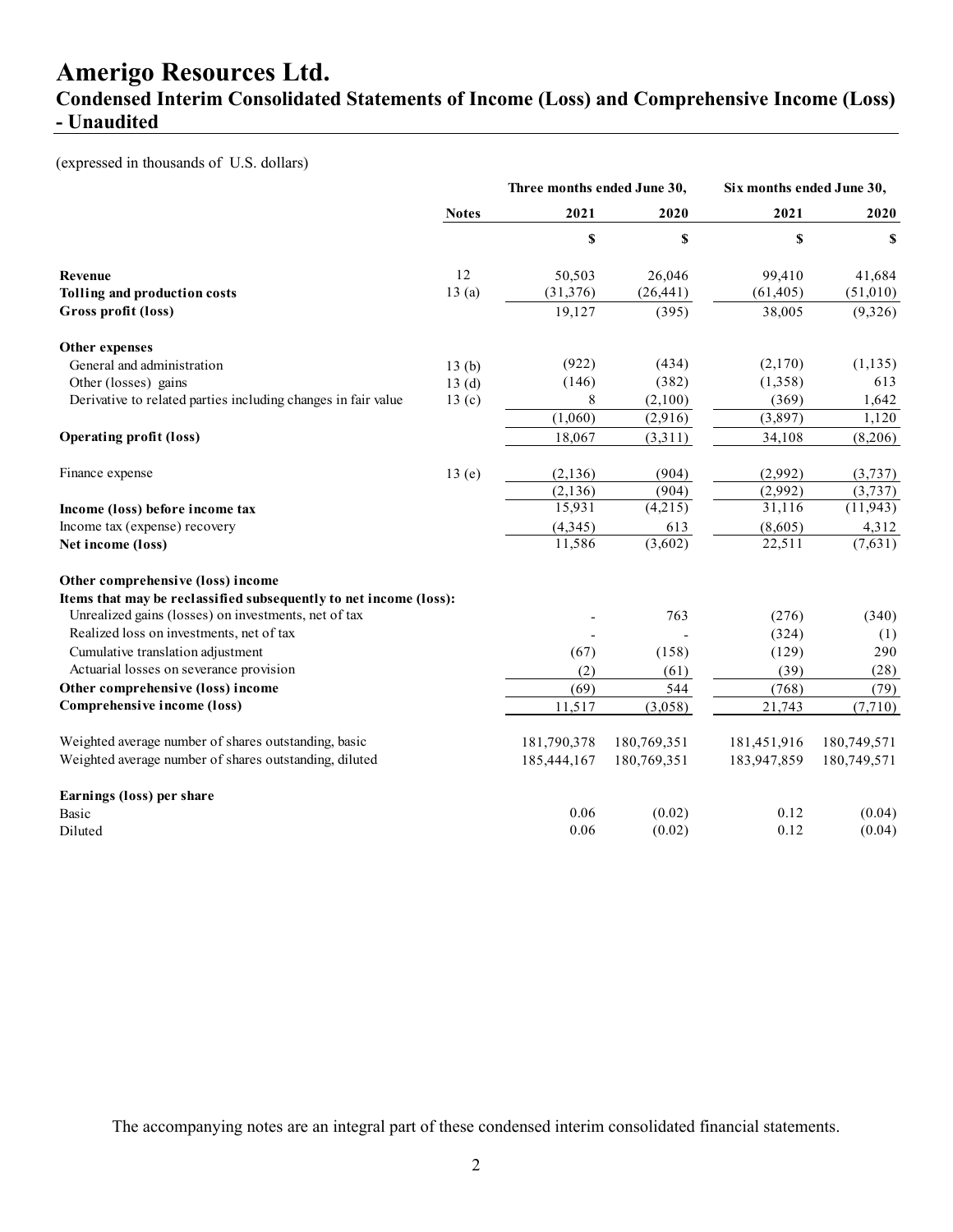### **Amerigo Resources Ltd. Condensed Interim Consolidated Statements of Cash Flows - Unaudited**

(expressed in thousands of U.S. dollars)

|                                                      | Three months ended June 30, |                           | Six months ended June 30, |          |
|------------------------------------------------------|-----------------------------|---------------------------|---------------------------|----------|
|                                                      | 2021                        | 2020                      |                           | 2020     |
|                                                      | \$                          | $\boldsymbol{\mathsf{S}}$ | \$                        | \$       |
| Cash flows from operating activities                 |                             |                           |                           |          |
| Net income (loss)                                    | 11,586                      | (3,602)                   | 22,511                    | (7,631)  |
| Adjustment for items not affecting cash:             |                             |                           |                           |          |
| Depreciation and amortization                        | 4,321                       | 4,338                     | 8,697                     | 9,074    |
| Deferred income tax expense (recovery)               | 1,400                       | (614)                     | 5,654                     | (4,399)  |
| Share-based payments                                 | 188                         | 29                        | 277                       | 39       |
| Impairment charges                                   | 86                          |                           | 835                       | 2,303    |
| Unrealized foreign exchange loss (gain)              | 64                          | 114                       | (169)                     | (379)    |
| Finance (gain) expense                               | (567)                       | 684                       | (1,021)                   | 1,772    |
| Changes in fair value of derivative                  | (8)                         | 1,826                     | 369                       | (2,119)  |
| Other                                                | (3)                         | 10                        | (46)                      | (7)      |
|                                                      | 17,067                      | 2,785                     | 37,107                    | (1, 347) |
| Changes in non-cash working capital                  |                             |                           |                           |          |
| Restricted cash                                      | (4,200)                     |                           | (4,200)                   |          |
| Trade, other receivables and taxes receivable        | 3,486                       | (4,087)                   | 9,382                     | 3,404    |
| Inventories                                          | (252)                       | 1,871                     | (2,114)                   | (441)    |
| Trade and other payables                             | 1,492                       | 2,633                     | 1,771                     | 879      |
| DET royalties                                        | 4,309                       | (2,070)                   | 8,092                     | (2,741)  |
| Net cash from (used in) operating activities         | 21,902                      | 1,132                     | 50,038                    | (246)    |
| Cash flows used in investing activities              |                             |                           |                           |          |
| Purchase of plant and equipment                      | (839)                       | (810)                     | (1, 402)                  | (1,278)  |
| Proceeds from the sale of investments                |                             |                           | 3,852                     | 75       |
| Net cash (used in) from investing activities         | (839)                       | (810)                     | 2,450                     | (1,203)  |
| Cash flows used in from financing activities         |                             |                           |                           |          |
| Proceeds from borrowings net of transaction costs    | 33,821                      |                           | 33,821                    |          |
| Repayment of borrowings                              | (44, 054)                   |                           | (50,601)                  | (4,686)  |
| Lease repayments                                     | (341)                       | (403)                     | (686)                     | (612)    |
| Issuance of shares                                   |                             |                           |                           | 116      |
| Net cash used in financing activities                | (10, 574)                   | (403)                     | (17, 466)                 | (5,182)  |
| Net increase (decrease) in cash and cash equivalents | 10,489                      | (81)                      | 35,022                    | (6, 631) |
| Effect of exchange rate changes on cash              | (223)                       | (2)                       | (198)                     | (44)     |
| Cash and cash equivalents - Beginning of period      | 38,643                      | 572                       | 14,085                    | 7,164    |
| Cash and cash equivalents - End of period            | 48,909                      | 489                       | 48,909                    | 489      |

**Supplementary cash flow information (Note 14)**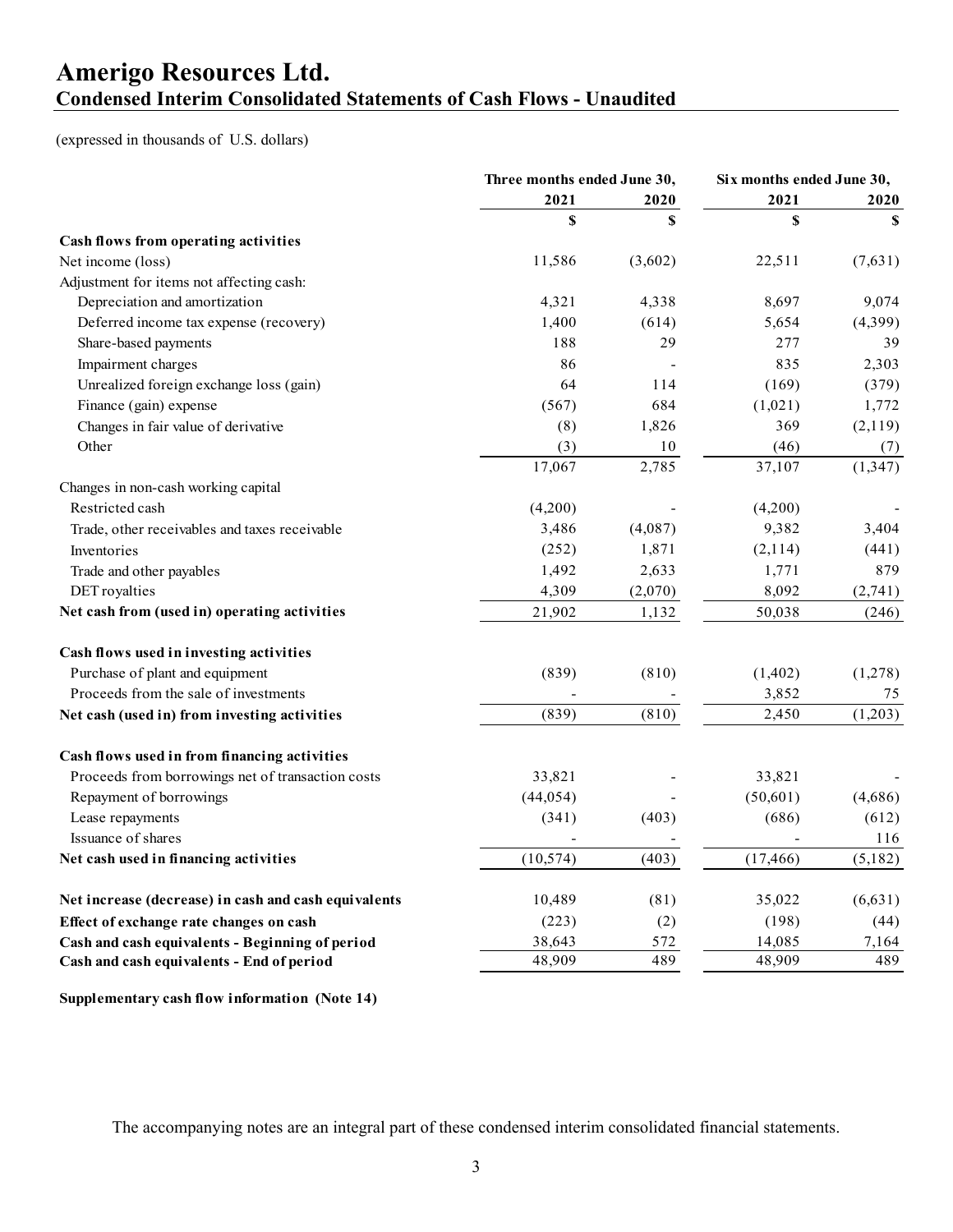### **Amerigo Resources Ltd. Condensed Interim Consolidated Statements of Changes in Equity - Unaudited**

(expressed in thousands of U.S. dollars)

|                                         | Share capital       |        |        |                                                                    |                      |                     |
|-----------------------------------------|---------------------|--------|--------|--------------------------------------------------------------------|----------------------|---------------------|
|                                         | Number of<br>shares | Amount |        | Other reserves Accumulated other<br>comprehensive<br>(loss) income | Retained<br>earnings | <b>Total equity</b> |
|                                         |                     | \$     | \$     | \$                                                                 | \$                   | \$                  |
| Balance - January 1, 2020               | 180,169,351         | 80,300 | 10,179 | (1,227)                                                            | 13,380               | 102,632             |
| Share-based payments                    |                     |        | 39     |                                                                    |                      | 39                  |
| Exercise of share purchase options      | 600,000             | 161    | (45)   |                                                                    |                      | 116                 |
| Cumulative translation adjustment       |                     |        |        | 290                                                                |                      | 290                 |
| Unrealized losses on investments        |                     |        |        | (340)                                                              |                      | (340)               |
| Realized losses on investments          |                     |        |        | (1)                                                                |                      | (1)                 |
| Actuarial losses on severance provision |                     |        |        | (28)                                                               |                      | (28)                |
| Net loss                                |                     |        |        |                                                                    | (7,631)              | (7,631)             |
| Balance - June 30, 2020                 | 180,769,351         | 80,461 | 10,173 | (1,306)                                                            | 5,749                | 95,077              |
| Share-based payments                    |                     |        | 75     |                                                                    |                      | 75                  |
| Cumulative translation adjustment       |                     |        |        | (404)                                                              |                      | (404)               |
| Unrealized gains on investments         |                     |        |        | 2,197                                                              |                      | 2,197               |
| Actuarial gains on severance provision  |                     |        |        | 42                                                                 |                      | 42                  |
| Net income                              |                     |        |        |                                                                    | 13,695               | 13,695              |
| Balance - December 31, 2020             | 180,769,351         | 80,461 | 10,248 | 529                                                                | 19,444               | 110,682             |
| Balance - January 1, 2021               | 180,769,351         | 80,461 | 10,248 | 529                                                                | 19,444               | 110,682             |
| Share-based payments                    |                     |        | 277    |                                                                    |                      | 277                 |
| Exercise of share purchase options      | 1,021,027           | (104)  | (73)   |                                                                    |                      | (177)               |
| Cumulative translation adjustment       |                     |        |        | (129)                                                              |                      | (129)               |
| Unrealized losses on investments        |                     |        |        | (276)                                                              |                      | (276)               |
| Realized losses on investments          |                     |        |        | (324)                                                              |                      | (324)               |
| Actuarial losses on severance provision |                     |        |        | (39)                                                               |                      | (39)                |
| Net income                              |                     |        |        |                                                                    | 22,511               | 22,511              |
| Balance - June 30, 2021                 | 181,790,378         | 80,357 | 10,452 | (239)                                                              | 41,955               | 132,525             |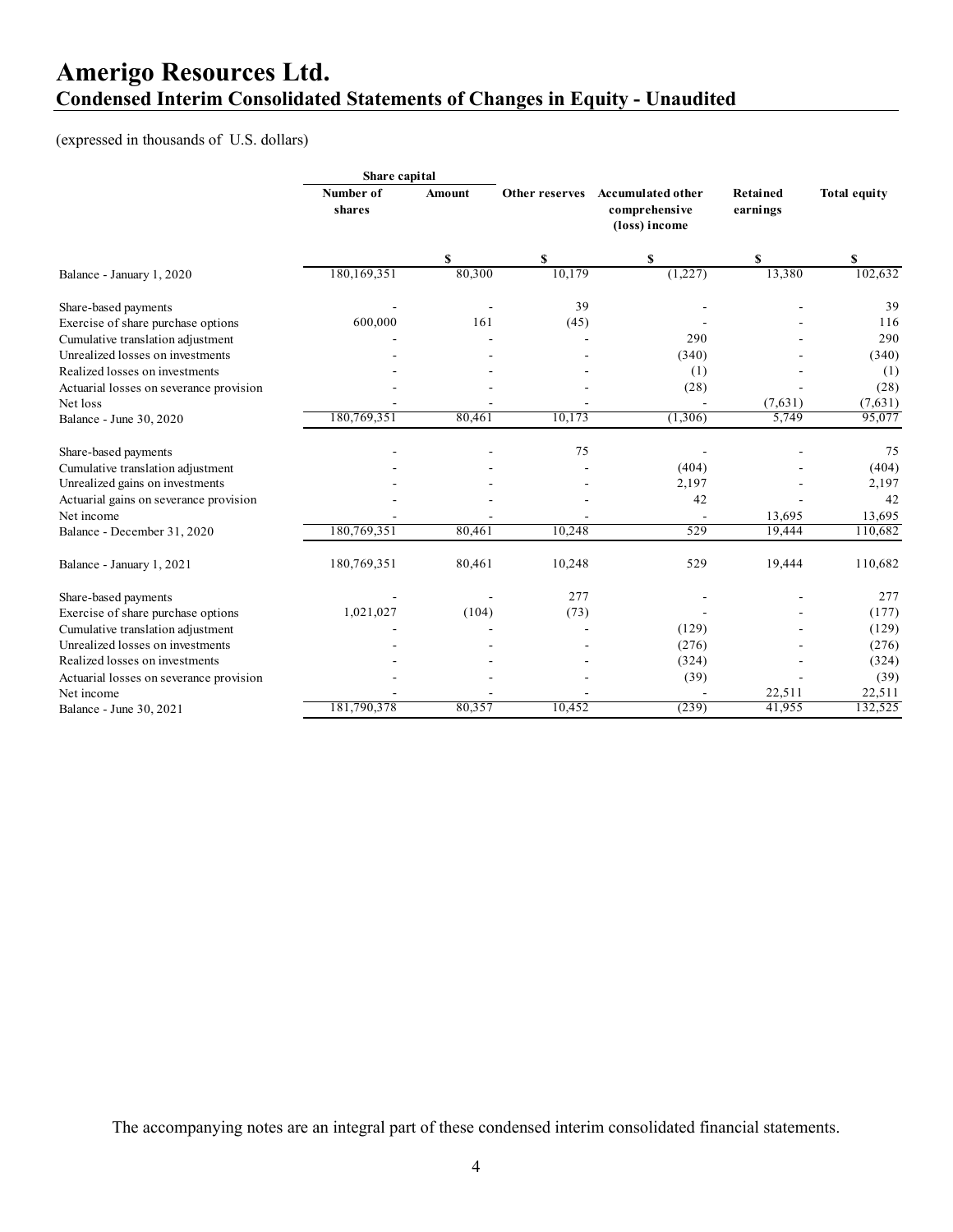Notes to the Condensed Interim Consolidated Financial Statements - Unaudited June 30, 2021

(tabular information expressed in thousands of U.S. dollars)

#### **1) REPORTING ENTITY**

Amerigo Resources Ltd. ("Amerigo") is a company domiciled in Canada. Its shares are listed for trading on the Toronto Stock Exchange and traded in the United States on the OTCQX.

Amerigo owns a 100% interest in Minera Valle Central S.A. ("MVC"), a producer of copper concentrates. MVC, located in Chile, has a long-term contract with the El Teniente Division ("DET") of Corporación Nacional del Cobre de Chile ("Codelco") to process fresh and historic tailings from El Teniente (Note 3). El Teniente, in production since 1905, is the world's largest underground copper mine.

These condensed interim consolidated financial statements ("interim financial statements") as at and for the three and six months ended June 30, 2021 include the accounts of Amerigo and its subsidiaries (collectively the "Company").

#### **2) BASIS OF PRESENTATION**

a) Statement of compliance

These interim financial statements have been prepared in accordance with International Financial Reporting Standards ("IFRS") as issued by the International Accounting Standards Board ("IASB") applicable to the preparation of interim financial statements, including IAS 34, Interim Financial Reporting.

These interim financial statements do not include all the information required for a complete set of IFRS statements and should be read in conjunction with Amerigo's audited consolidated financial statements as at and for the year ended December 31, 2020, which have been prepared in accordance with IFRS. However, selected notes are included to explain events and transactions that are significant to an understanding of the changes in Amerigo's financial position and performance since the last annual consolidated financial statements.

 These interim financial statements were authorised for issuance by Amerigo's board of directors on August 9, 2021.

b) Significant accounting policies

These interim financial statements follow the same accounting policies and methods of application as Amerigo's most recent annual financial statements.

The interim financial statements should be read in conjunction with Amerigo's most recent annual financial statements.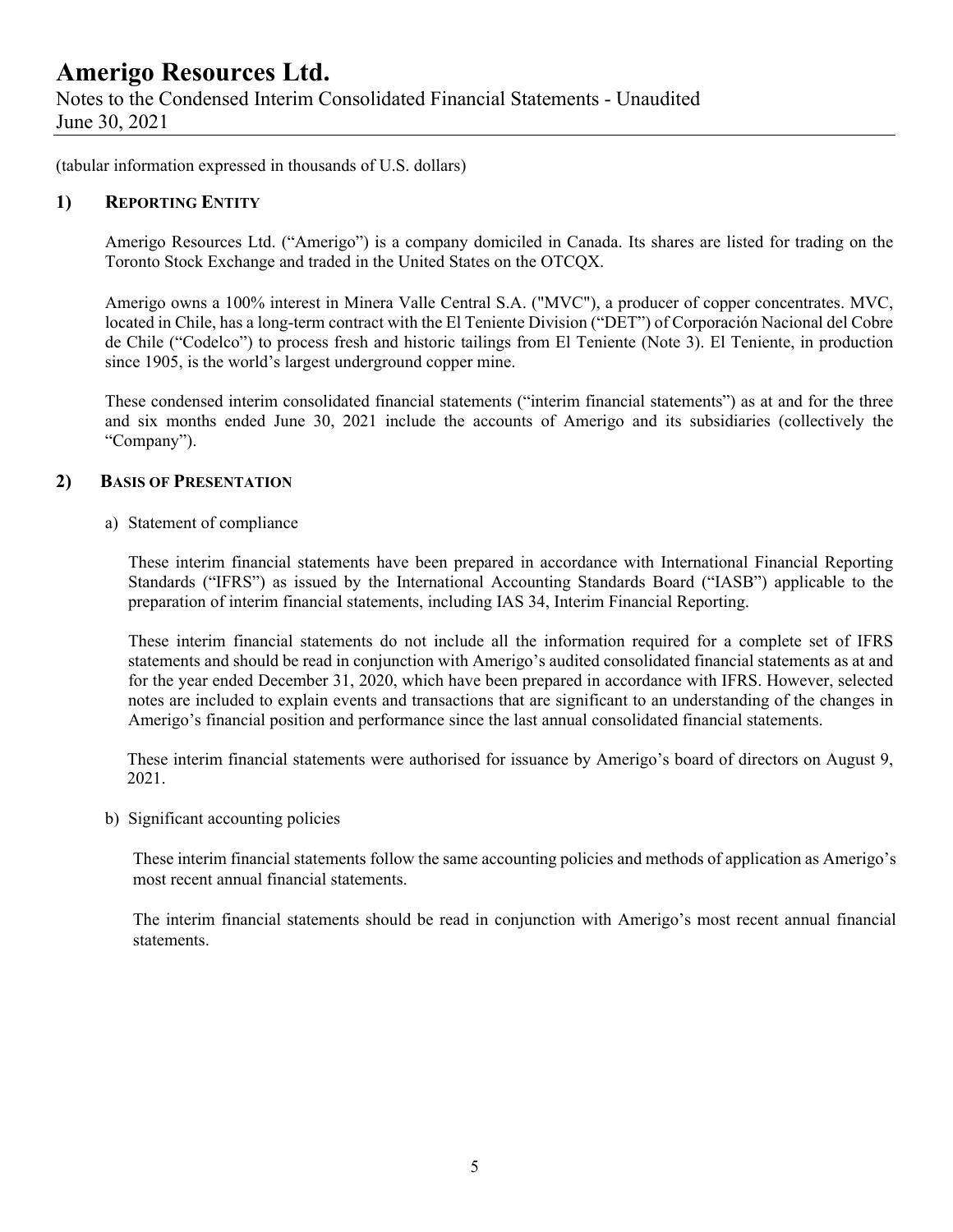Notes to the Condensed Interim Consolidated Financial Statements - Unaudited June 30, 2021

(tabular information expressed in thousands of U.S. dollars)

#### **3) AGREEMENTS WITH CODELCO'S EL TENIENTE DIVISION**

MVC has a contract with DET ("the DET Agreement") to process the fresh tailings from El Teniente and the tailings from the Cauquenes and Colihues historic tailings deposits. The Agreement has a term to the earlier of 2033 or deposit depletion for Cauquenes, the earlier of 2037 or deposit depletion for Colihues and 2037 for fresh tailings.

The DET Agreement establishes a series of royalties payable by MVC to DET, calculated using the average London Metal Exchange copper price for the month of concentrate production.

The DET Agreement currently operates as a tolling contract under which title to the copper concentrates produced by MVC remains with DET. MVC earns tolling revenue, calculated as the gross value of copper produced at applicable market prices net of notional items. Notional items include treatment and refining charges, DET copper royalties and transportation costs.

Notional royalties for copper concentrates produced from fresh tailings are determined through a sliding scale formula tied to copper prices ranging from \$1.95/lb (13.5%) to \$4.80/lb (28.4%).

Notional royalties for copper concentrates produced from Cauquenes are determined through a sliding scale for copper prices ranging from \$1.95/lb (16%) to \$5.50/lb (39%).

Notional royalties for copper concentrates produced from Colihues are determined through a sliding scale for copper prices ranging from \$0.80/lb (3%) to \$4.27/lb (30%).

MVC pays a sliding scale global molybdenum royalty for molybdenum prices between \$6.00/lb (3%) and \$40.00/lb  $(19.7\%)$ .

The DET Agreement anticipates that in the event monthly average prices fall below or rise above certain ranges and projections which indicate the permanence of such prices over time, the parties will meet to review cost and notional royalty/royalty structures to maintain the Agreement's viability and the equilibrium of the benefits between the parties.

The DET Agreement also contains three early exit options exercisable by DET within 2021 and every three years thereafter only in the event of changes unforeseen at the time the Agreement was entered into. Amerigo has currently judged the probabilities of DET exercising any of these early exit options as remote.

At June 30, 2021, the accrual for DET notional copper royalties and DET molybdenum royalties, was \$21.1 million (December 31, 2020: \$13.0 million).

During 2020, MVC reached an agreement with DET to defer payment of \$7.3 million in copper settlements (the "Deferred Payments"). The Deferred Payments, which were immediately due to DET, commenced to be paid on January 5, 2021 in 12 equal monthly installments and bear interest at a rate of LIBOR 12 months plus 3 %. At June 30, 2021, the Deferred Payments balance of \$3.7 million was included in borrowings within current liabilities.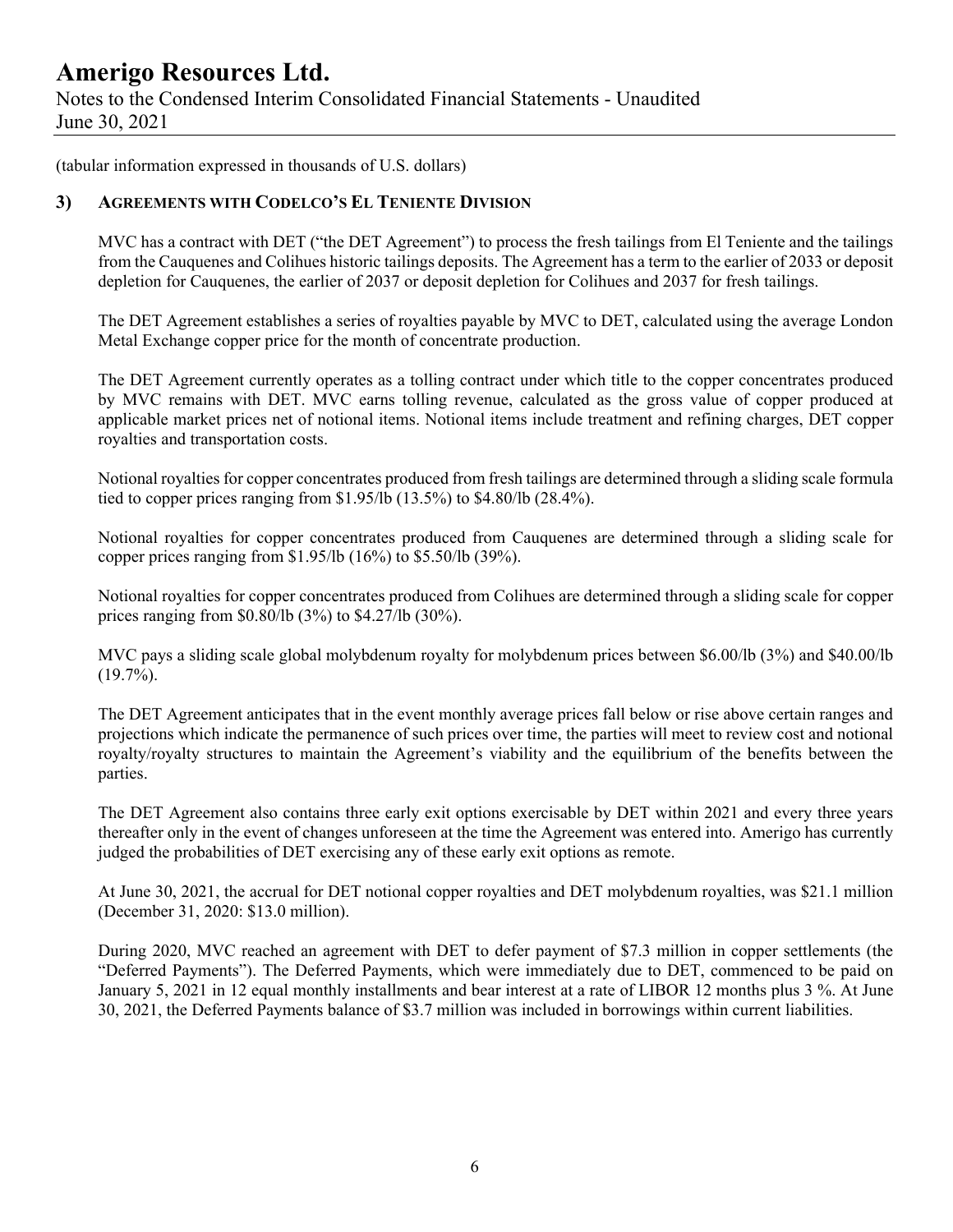Notes to the Condensed Interim Consolidated Financial Statements - Unaudited June 30, 2021

(tabular information expressed in thousands of U.S. dollars)

#### **4) CRITICAL ACCOUNTING ESTIMATES AND JUDGEMENTS**

Estimates and judgements are continually evaluated and are based on historical experience and other factors, including expectations of future events that are believed to be reasonable under the circumstances.

In preparing these interim financial statements, the Company makes judgements, estimates and assumptions concerning the future which may vary from actual results. Sources of estimation uncertainty include estimates used to determine the recoverable amounts of long-lived assets, the provision for income taxes and related deferred tax liabilities and the valuation of other assets and liabilities including inventory.

The Company's critical accounting estimates and judgements applied in the preparation of these interim financial statements are consistent with those reported in our 2020 annual consolidated financial statements.

### **5) INVENTORIES**

|                                | <b>June 30,</b> | December 31,  |  |
|--------------------------------|-----------------|---------------|--|
|                                | 2021            | 2020          |  |
|                                | S               | $\mathbf{\$}$ |  |
| Plant supplies and consumables | 3,552           | 4,190         |  |
| Work in progress               | 4,358           | 2,660         |  |
| Molybdenum concentrates        | 1,031           | 421           |  |
|                                | 8,941           | 7,271         |  |

At June 30, 2021 and December 31, 2020, work-in-progress on the production of copper concentrates under a tolling agreement and molybdenum concentrates were valued at cost.

During the six months ended June 30, 2021 ("YTD-2021"), the Company recorded a charge of \$0.4 million in obsolete plant supplies and consumables. During the six months ended June 30, 2020 ("YTD-2020"), the Company recorded a charge of \$2.3 million in tolling and production costs as a result of net realizable value ("NRV") adjustments in the months in which NRV was lower than cost.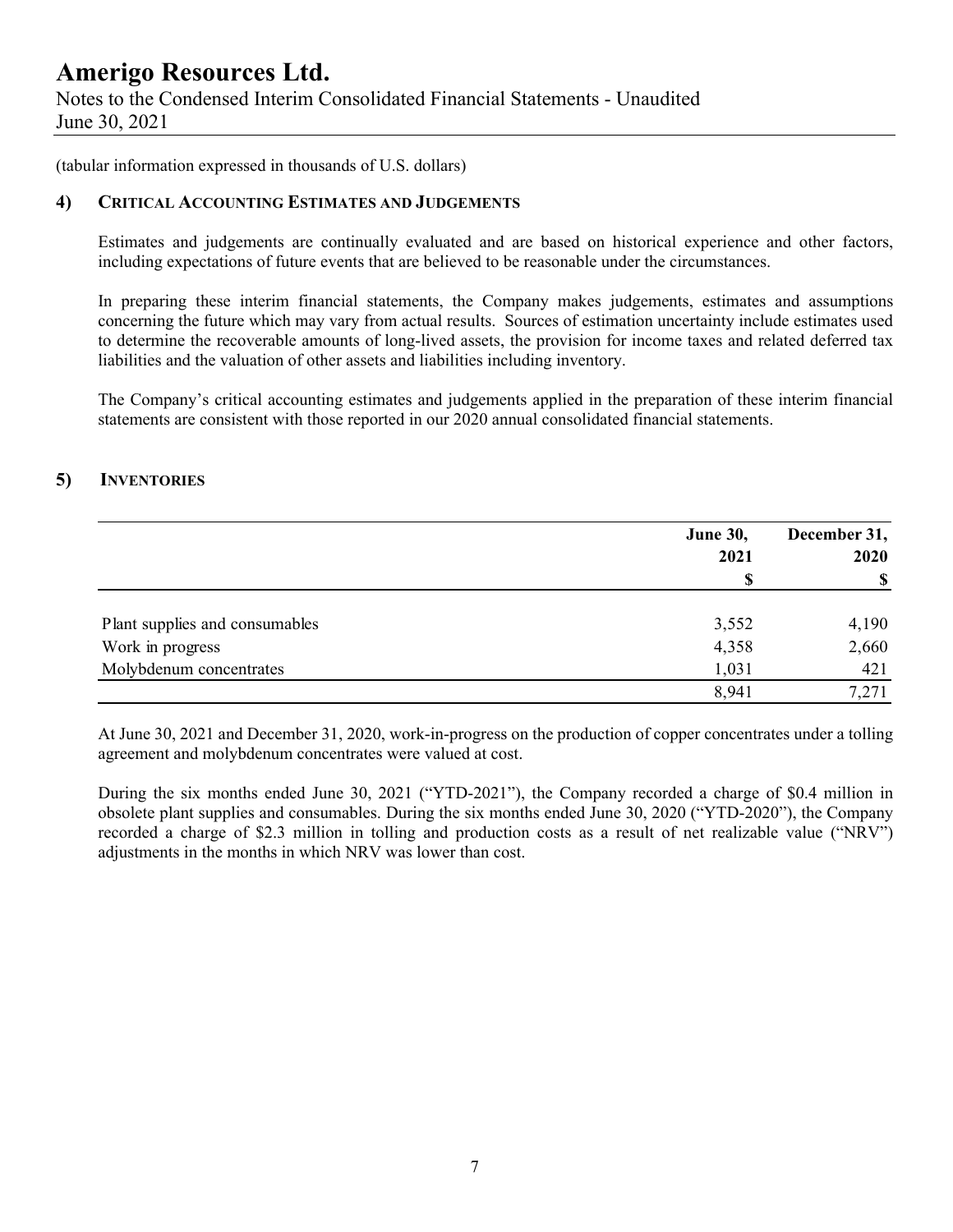Notes to the Condensed Interim Consolidated Financial Statements - Unaudited June 30, 2021

(tabular information expressed in thousands of U.S. dollars)

#### **6) PROPERTY, PLANT AND EQUIPMENT**

|                                  | <b>Plant and</b> | <b>Machinery</b> and<br><b>Equipment and</b> |              |
|----------------------------------|------------------|----------------------------------------------|--------------|
|                                  | infrastructure   | other assets                                 | <b>Total</b> |
|                                  | S                | S                                            | -S           |
| Six months ended June 30, 2021   |                  |                                              |              |
| Opening net book amount          | 156,543          | 28,262                                       | 184,805      |
| Exchange differences             |                  | 5                                            | 5            |
| <b>Additions</b>                 | 2,535            | 147                                          | 2,682        |
| Impairment of obsolete equipment |                  | (433)                                        | (433)        |
| Depreciation charge              | (4,207)          | (4,379)                                      | (8,586)      |
| <b>Closing net book amount</b>   | 154,871          | 23,602                                       | 178,473      |
| At June 30, 2021                 |                  |                                              |              |
| Cost                             | 289,524          | 88,863                                       | 378,387      |
| Accumulated depreciation         | (134, 653)       | (65,261)                                     | (199, 914)   |
| Net book amount                  | 154,871          | 23,602                                       | 178,473      |

### **7) BORROWINGS**

|                                                       | <b>June 30,</b> | December 31, |
|-------------------------------------------------------|-----------------|--------------|
|                                                       | 2021            | 2020         |
|                                                       | S               |              |
| Consolidated bank loan (a)                            |                 | 46,463       |
| Term loan (b)                                         | 33,821          |              |
| DET deferred settlements loan (Note 3)                | 3,685           | 7,305        |
|                                                       | 37,506          | 53,768       |
| Comprise:                                             |                 |              |
| Short-term debt and current portion of long-term debt | 10,685          | 17,059       |
| Long-term debt                                        | 26,821          | 36,709       |
|                                                       | 37,506          | 53,768       |

a) On March 25, 2015, MVC obtained a \$64.4 million loan facility to finance the Cauquenes Phase One expansion and on August 3, 2017, MVC obtained a \$35.3 million facility to finance the Cauquenes Phase Two expansion. On September 26, 2019, MVC completed a refinance of the Cauquenes Phase One and Phase Two loans. Under the refinance provisions, the principal outstanding on the Cauquenes loans was structured as a senior secured term loan facility (the "Consolidated Bank Loan") of \$56.3 million, with a repayment term of 4 years to September 26, 2023.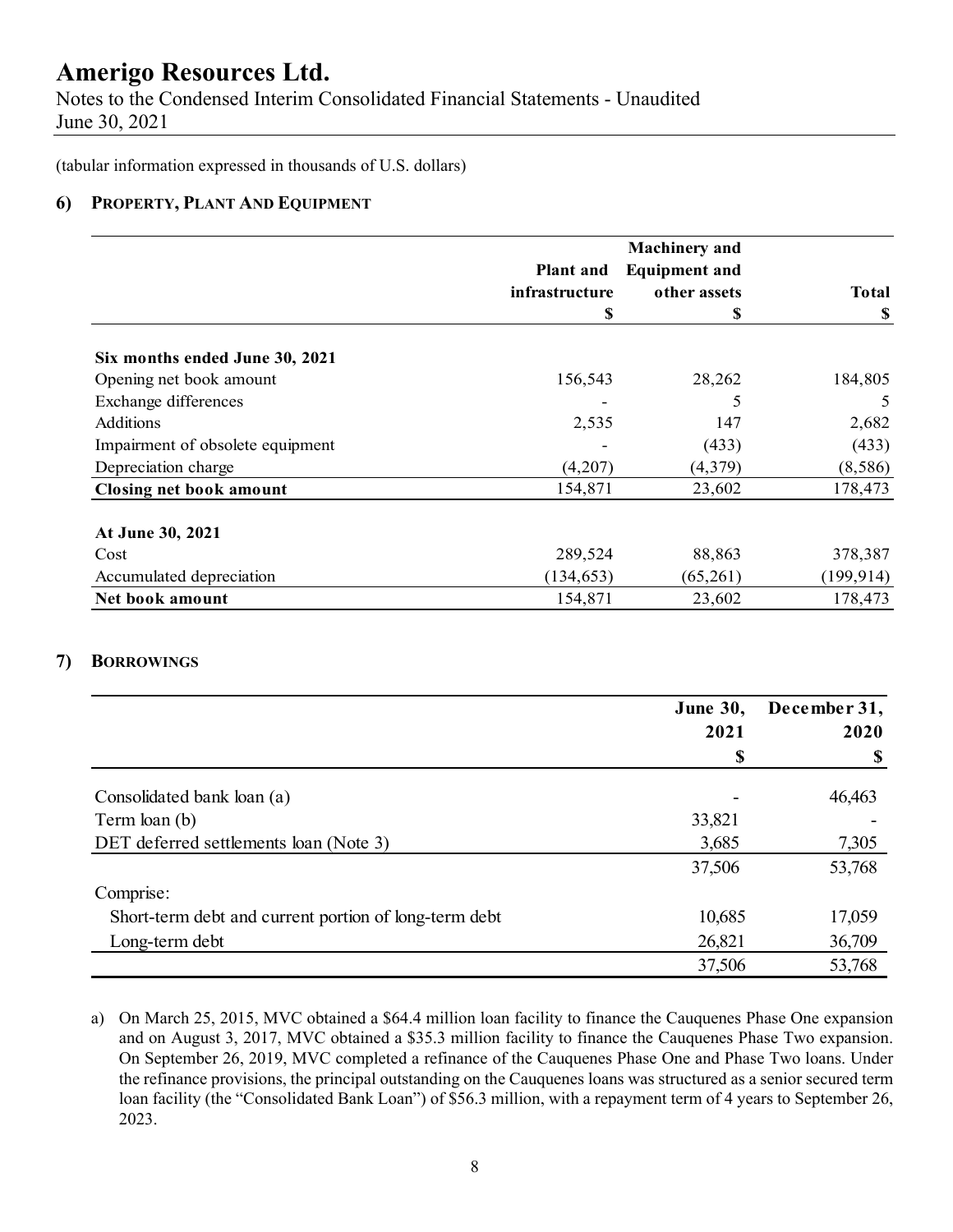### **Amerigo Resources Ltd.**  Notes to the Condensed Interim Consolidated Financial Statements - Unaudited June 30, 2021

(tabular information expressed in thousands of U.S. dollars)

Interest on the Consolidated Bank Loan was synthetically fixed through an interest rate swap ("IRS"), accounted for at fair value through profit or loss, at a rate of 5.70% per annum for 80% of the facility. The remaining 20% of the facility was subject to a variable rate based on the US Libor six-month rate plus a margin of 2.85% per annum. The IRS had a term to September 26, 2023.

MVC had provided security on the Consolidated Bank Loan in the form of a charge on all of MVC's assets.

On June 29, 2021, MVC repaid the remaining outstanding principal amount of \$42.2 million on the Consolidated Bank Loan, along with accrued interest of \$0.3 million and an IRS break fee of \$2.3 million equal to the value of the IRS on June 29, 2021. For accounting purposes, this was treated as an extinguishment of debt within finance expense.

b) On June 30, 2021, MVC entered into a new finance agreement (the "Finance Agreement") with a syndicate of two banks domiciled in Chile, pursuant to which MVC has been provided with a replacement term loan (the "Term Loan") in the amount of \$35.0 million and a working capital line of credit (the "Line of Credit") of up to \$15.0 million.

The Term Loan has a 5-year term to June 30, 2026, with ten semi-annual installments of \$3.5 million each commencing on December 31, 2021, together with accrued interest. MVC may make early repayments without penalty in accordance with the provisions of the Finance Agreement. Interest on the Term Loan is synthetically fixed through an IRS, accounted for at fair value through profit or loss, at a rate of 5.48% per annum for 75% of the facility. The remaining 25% of the facility is subject to a variable rate based on the US Libor six-month rate, which on June 30, 2021 was 0.1655% per annum plus a margin of 3.90%. The IRS has a term to June 30, 2026. On June 30, 2021, the balance of the Term Loan (net of transaction costs of \$1.2 million) was \$33.8 million.

The Line of Credit can be drawn in multiple disbursements and has an availability period until June 30, 2023. The repayment terms are of up to two years for each disbursement, counted from each disbursement date, and would consist of 4 equal semi-annual payments, with the first payments due six months from each disbursement date. The interest rate will be based on the US Libor six-month rate plus a margin to be defined on each disbursement date. At the date that US Libor is discontinued, the interest rate will be based on the ISDA 2020 IBOR Fallbacks Protocol. As of June 30, 2021, MVC has not drawn funds from the Line of Credit.

MVC is required to have a debt service reserve account to be funded monthly with  $1/6$  of the next debt payment (principal and interest) such that semi-annual debt payments are fully funded a month prior to the payment date, and a second reserve account of \$3.5 million to be released on January 1, 2025. On June 30, 2021, MVC held the required reserved funds in the amount of \$0.7 million and \$3.5 million, respectively, shown as restricted cash on Amerigo's statement of financial position.

MVC is required to meet two bank covenants: debt/EBITDA ratio (requirement = < 3) and net worth (requirement  $\Rightarrow$  \$100.0 million) which were met on June 30, 2021.

MVC has provided security on the Finance Agreement in the form of a charge on all of MVC's assets.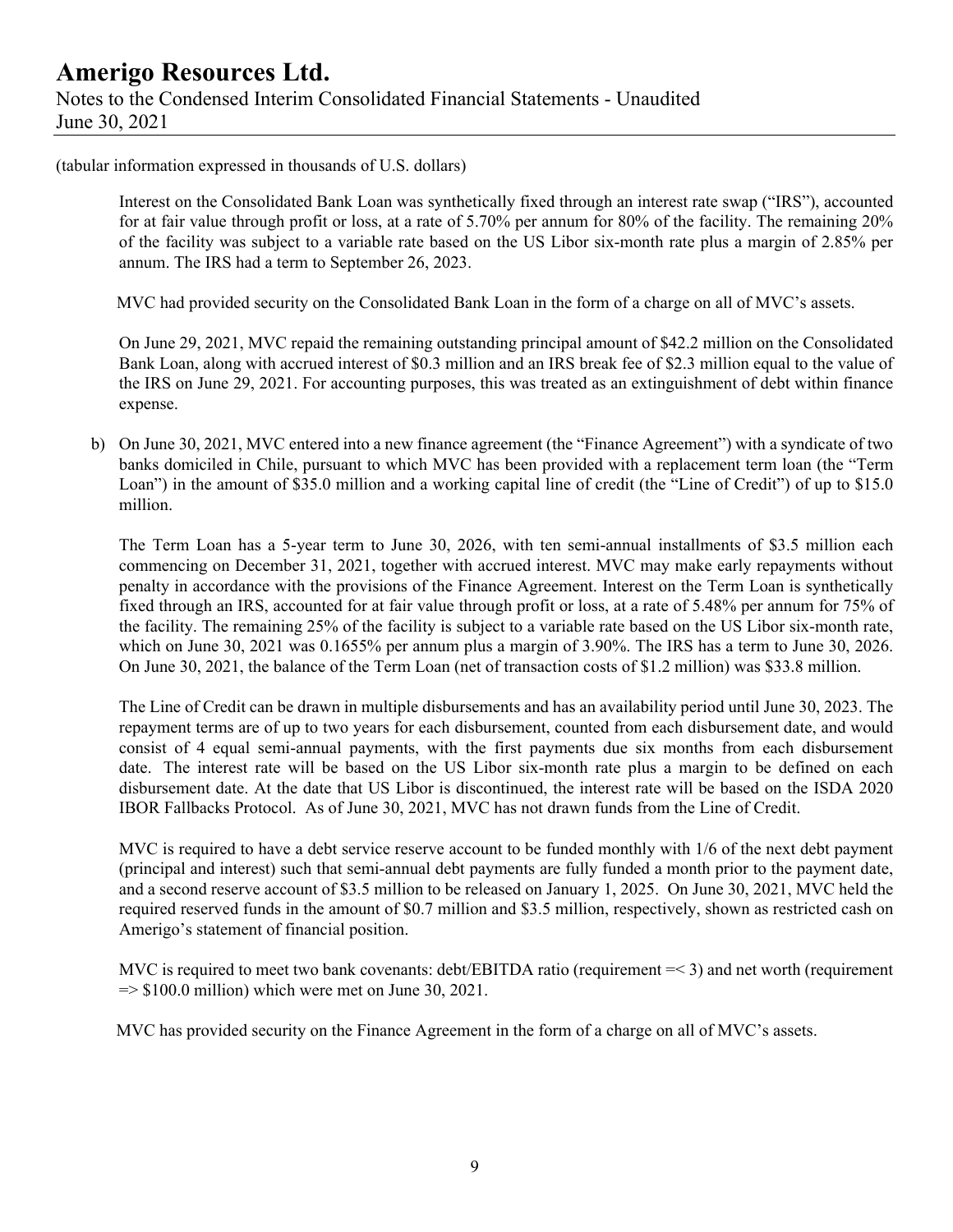Notes to the Condensed Interim Consolidated Financial Statements - Unaudited June 30, 2021

(tabular information expressed in thousands of U.S. dollars)

### **8) LEASES**

|                                     | <b>June 30,</b><br>2021 | December 31,<br>2020      |
|-------------------------------------|-------------------------|---------------------------|
|                                     | \$                      | $\boldsymbol{\mathsf{S}}$ |
| Molybdenum plant lease              | 4,719                   | 5,587                     |
| Other leases                        | 67                      | 147                       |
|                                     | 4,786                   | 5,734                     |
| Comprise:                           |                         |                           |
| Current portion of long-term leases | 1,495                   | 1,643                     |
| Long-term leases                    | 3,291                   | 4,091                     |
|                                     | 4,786                   | 5,734                     |

In 2018, MVC entered into a lease of 201,903 Chilean Unidades de Foment ("UF") to finance the expansion of MVC's molybdenum plant. Terms of the lease include a term to November 2023, monthly capital payments of approximately \$0.1 million, a balloon payment at the end of the lease term of approximately \$1.5 million and interest at a rate of 0.45% per month. The lease can be prepaid without penalty.

### **9) RELATED PARTY TRANSACTIONS**

#### a) Derivative

Amerigo holds its interest in MVC through Amerigo International Holdings Corp. ("Amerigo International"), wholly-owned by Amerigo except for certain outstanding Class A shares which are owned indirectly by Amerigo's founders (including Amerigo's current Executive Chairman). The Class A shares were issued in 2003 as part of a tax-efficient structure for payments granted as consideration to the founders transferring to Amerigo their option to purchase MVC.

The Class A shareholders are not entitled to any participation in the profits of Amerigo International, except for monthly payments, calculated as follows:

- \$0.01 for each pound of copper equivalent produced from DET tailings by MVC or any successor entity to MVC if the price of copper is under \$0.80/lb, or
- \$0.015 for each pound of copper equivalent produced from DET tailings by MVC or any successor entity to MVC if the price of copper is \$0.80/lb or more.

Under IFRS, the payments constitute a derivative financial instrument which needs to be measured at fair value at each reporting date. Changes in fair value are recorded in profit for the period.

The derivative expense includes the actual monthly payments described above and changes in the derivatives' fair value.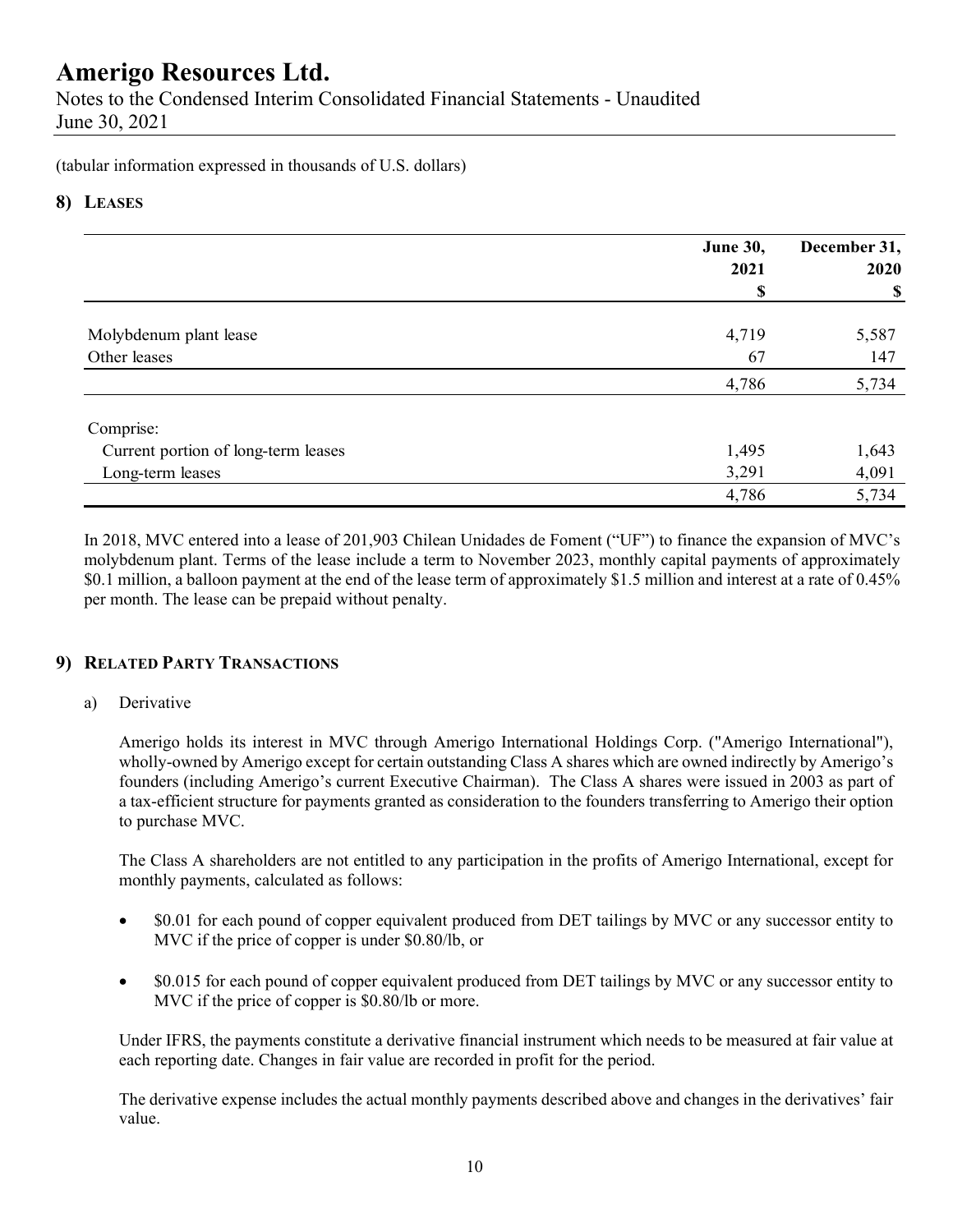### **Amerigo Resources Ltd.**  Notes to the Condensed Interim Consolidated Financial Statements - Unaudited June 30, 2021

(tabular information expressed in thousands of U.S. dollars)

In YTD-2021 \$0.5 million was paid or accrued to the Class A shareholders (YTD-2020: \$0.5 million) and the derivative's fair value decreased by \$0.1 million (YTD-2020: decreased by \$2.1 million), for a total derivative expense of \$0.4 million (YTD-2020: recovery of \$1.6 million) (Note 13(c)).

At June 30, 2021, the derivative totalled \$11.0 million (December 31, 2020: \$11.3 million), with a current portion of \$1.1 million (December 31, 2020: \$1.2 million) and a long-term portion of \$9.9 million (December 31, 2020: \$10.1 million).

Actual monthly payments outstanding at June 30, 2021 were \$0.1 million (December 31, 2020: \$0.3 million).

b) Purchases of Goods and Services

Amerigo incurred the following fees in connection with companies owned by executive officers and directors and in respect of salaries paid to officers. Transactions have been measured at market rates determined on a cost recovery basis.

| Entity                            | Nature of Transactions |
|-----------------------------------|------------------------|
| Zeitler Holdings Corp.            | Management             |
| Delphis Financial Strategies Inc. | Management             |
| Malaspina Consultants Inc.        | Management             |

|                              | <b>YTD-2021</b> | <b>YTD-2020</b> |
|------------------------------|-----------------|-----------------|
|                              |                 |                 |
| Salaries and management fees | 846             | 301             |

#### c) Key Management Compensation

The remuneration of directors and other members of key management was as follows:

|                              | <b>YTD-2021</b> | <b>YTD-2020</b> |  |
|------------------------------|-----------------|-----------------|--|
|                              |                 |                 |  |
| Salaries and management fees | 846             | 391             |  |
| Directors' fees              | 152             | 132             |  |
| Share-based payments         | 186             | 23              |  |
|                              | 1,184           | 546             |  |

Share-based payments are the grant date fair value of options vested to directors and officers.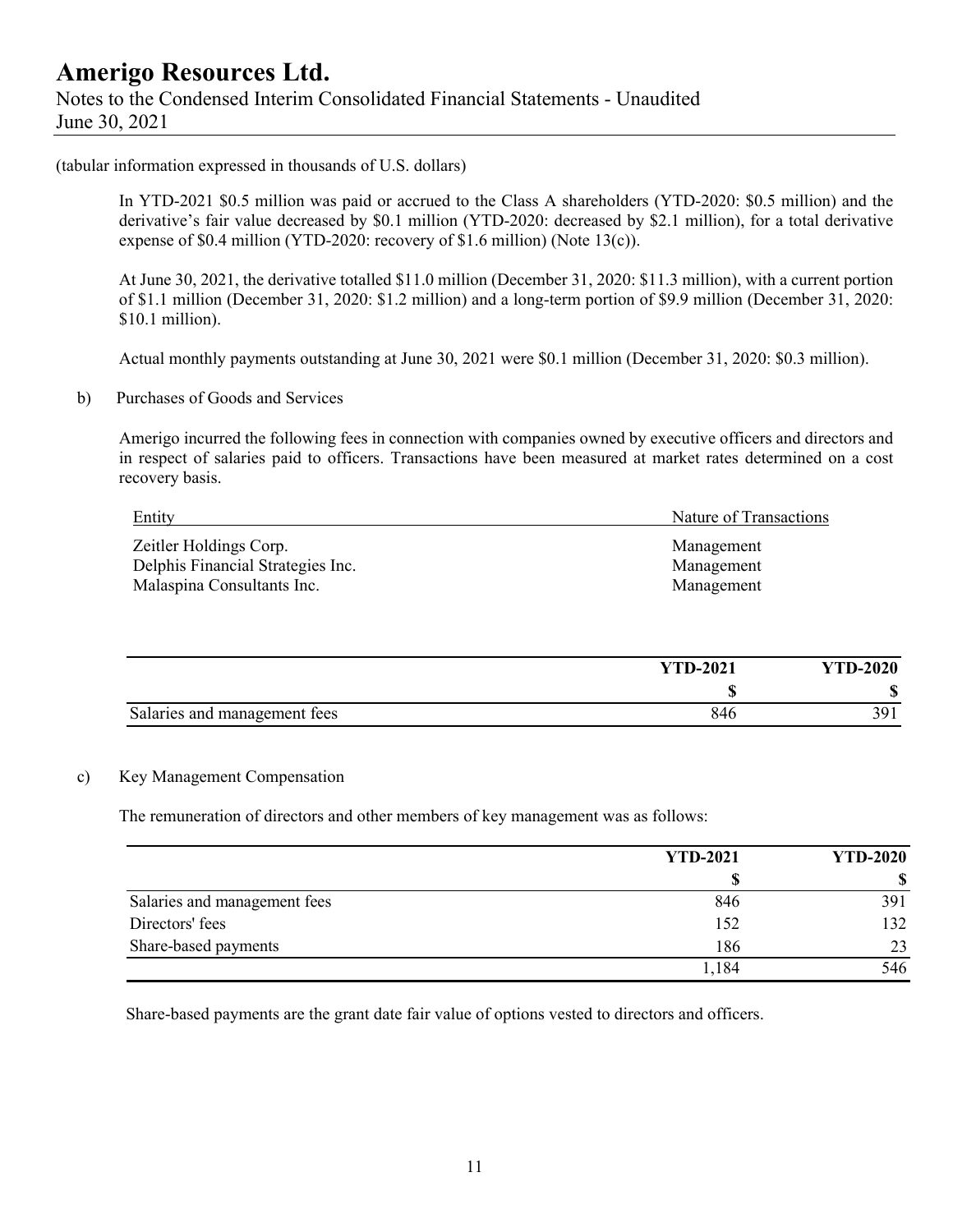Notes to the Condensed Interim Consolidated Financial Statements - Unaudited June 30, 2021

(tabular information expressed in thousands of U.S. dollars)

#### **10) EQUITY**

a) Share Capital

Authorised share capital consists of an unlimited number of common shares without par value.

In YTD-2021 Amerigo issued 1,021,027 shares in connection with cashless share option exercises by officers and directors. A value of \$0.1 million was transferred from other reserves to share capital as a result.

In YTD-2020, Amerigo issued 600,000 shares for the exercise of options for cash proceeds of \$0.1 million. A value of \$0.1 million was transferred from other reserves to share capital as a result.

b) Share Options

A total of 2,860,000 options were granted in YTD-2021 (2020: 2,080,000) with a weighted average fair value estimated at Cdn\$0.51 (2020: Cdn\$0.16) per option at the grant date based on the Black-Scholes option-pricing model using the following assumptions:

|                                 | 2021      | 2020      |
|---------------------------------|-----------|-----------|
| Weighted average share price    | Cdn\$0.95 | Cdn\$0.40 |
| Weighted average exercise price | Cdn\$0.95 | Cdn\$0.31 |
| Dividend yield                  | $0\%$     | $0\%$     |
| Risk free interest rate         | 0.56%     | $1.10\%$  |
| Pre-vest forfeiture rate        | 0.95%     | $0\%$     |
| Expected life (years)           | 4.31      | 4.19      |
| Expected volatility             | 73.39%    | 69.37%    |

Outstanding share options:

|                                           |                         | June 30, 2021                    |                         | December 31, 2020                 |
|-------------------------------------------|-------------------------|----------------------------------|-------------------------|-----------------------------------|
|                                           |                         | Weighted<br>average              |                         | Weighted<br>average               |
|                                           | <b>Share</b><br>options | exercise<br>price<br><b>CdnS</b> | <b>Share</b><br>options | exercise<br>price<br><b>Cdn\$</b> |
|                                           |                         |                                  |                         |                                   |
| At start of the period                    | 10,070,000              | 0.7                              | 12,520,000              | 0.72                              |
| Granted                                   | 2,860,000               | 0.95                             | 2,080,000               | 0.41                              |
| Exercised                                 | (1,021,027)             | 0.14                             | (600,000)               | 0.26                              |
| Repurchased pursuant to cashless exercise | (478, 973)              | 0.14                             |                         | $\overline{\phantom{a}}$          |
| Cancelled/forfeited                       |                         |                                  | (2,400,000)             | 0.90                              |
| Expired                                   |                         |                                  | (1,530,000)             | 0.37                              |
| At end of the period                      | 11,430,000              | 0.83                             | 10,070,000              | 0.70                              |
| Vested and exercisable                    | 7,193,327               | 0.87                             | 8,120,000               | 0.77                              |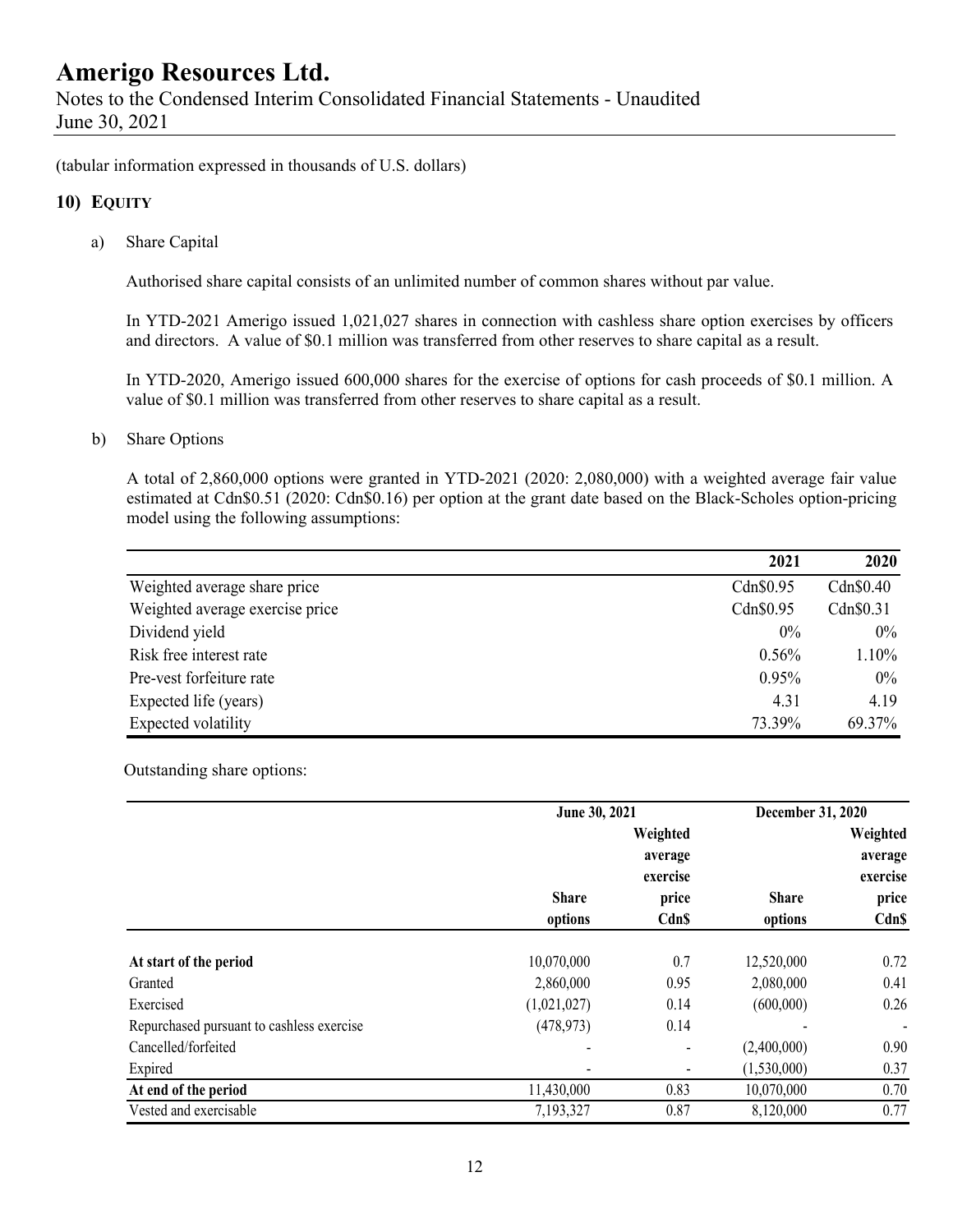### **Amerigo Resources Ltd.**  Notes to the Condensed Interim Consolidated Financial Statements - Unaudited June 30, 2021

#### (tabular information expressed in thousands of U.S. dollars)

The weighted average trading price of the Company's stock on the dates in which options were exercised in YTD-2021 was Cdn\$0.89 per share (2020: Cdn\$0.54 per share).

Information relating to share options outstanding at June 30, 2021 is as follows:

| Weighted<br>Average<br>remaining<br>life<br>of<br>outstanding<br>options<br>(years) | Weighted<br>average<br>exercise price<br>on vested<br>options<br>Cdn\$ | Weighted<br>average<br>exercise price<br><sub>on</sub><br>outstanding<br>options<br><b>CdnS</b> | options Price range<br>Cdn\$ | <b>Vested share</b> | Outstanding<br>share options |  |
|-------------------------------------------------------------------------------------|------------------------------------------------------------------------|-------------------------------------------------------------------------------------------------|------------------------------|---------------------|------------------------------|--|
|                                                                                     |                                                                        |                                                                                                 |                              |                     |                              |  |
| 3.67                                                                                | \$0.40                                                                 | \$0.40                                                                                          | 0.40                         | 573,327             | 1,720,000                    |  |
| 1.00                                                                                | 0.53                                                                   | 0.53                                                                                            | $0.52 - 0.53$                | 2,120,000           | 2,350,000                    |  |
| 3.08                                                                                | 1.09                                                                   | 1.02                                                                                            | $0.91 - 1.11$                | 4,500,000           | 7,040,000                    |  |
| 4.94                                                                                | -                                                                      | 1.29                                                                                            | 1.29                         |                     | 320,000                      |  |
| 2.79                                                                                | 0.87                                                                   | 0.83                                                                                            |                              | 7,193,327           | 11,430,000                   |  |

### **11) SEGMENT INFORMATION**

Operating segments are determined based on the management reports reviewed by the board of directors to make strategic decisions.

The Company has one operating segment: the production of copper concentrates under a tolling agreement with DET, with the production of molybdenum concentrates as a by-product (Note 3).

The geographic distribution of non-current assets is as follows:

|        |                 | Property, plant and equipment |                          | Other                    |
|--------|-----------------|-------------------------------|--------------------------|--------------------------|
|        | <b>June 30,</b> | December 31,                  | <b>June 30,</b>          | December 31,             |
|        | 2021            | 2020                          | 2021                     | 2020                     |
| Chile  | 178,322         | 184,589                       | 4,477                    | 4,604                    |
| Canada | 151             | 216                           | $\overline{\phantom{0}}$ | $\overline{\phantom{a}}$ |
|        | 178,473         | 184,805                       | 4,477                    | 4,604                    |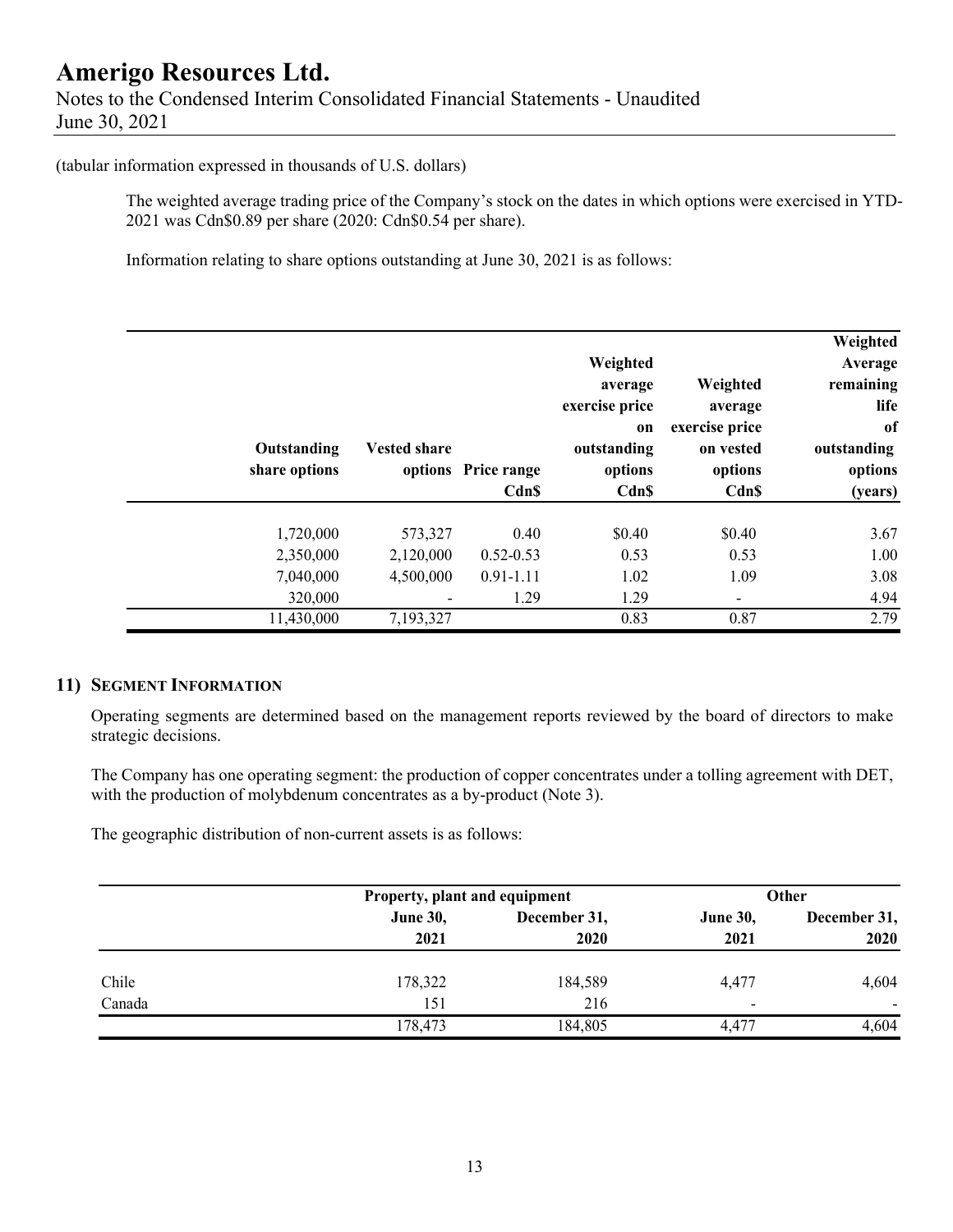Notes to the Condensed Interim Consolidated Financial Statements - Unaudited June 30, 2021

(tabular information expressed in thousands of U.S. dollars)

#### **12) REVENUE**

a) Revenue composition:

|                                                              | Q2-2021   | $Q2-2020$ | <b>YTD-2021</b> | <b>YTD-2020</b> |
|--------------------------------------------------------------|-----------|-----------|-----------------|-----------------|
|                                                              | S         | S         | S               |                 |
|                                                              |           |           |                 |                 |
| Gross value of copper produced                               | 66,634    | 33,333    | 124,777         | 60,513          |
| Adjustments to fair value of settlement receivables          | 4,758     | 1,426     | 13,288          | (3,906)         |
|                                                              | 71,392    | 34,759    | 138,065         | 56,607          |
| Notional items deducted from gross value of copper produced: |           |           |                 |                 |
| DET royalties - copper                                       | (20, 183) | (6,150)   | (36, 174)       | (11, 342)       |
| Smelting and refining                                        | (4, 944)  | (4,257)   | (9,706)         | (7,280)         |
| Transportation                                               | (524)     | (444)     | (1,043)         | (762)           |
| Copper tolling revenue                                       | 45,741    | 23,908    | 91,142          | 37,223          |
| Molybdenum revenue                                           | 4,762     | 2,138     | 8,268           | 3,793           |
| Slag processing revenue                                      |           |           |                 | 668             |
|                                                              | 50,503    | 26,046    | 99,410          | 41,684          |

### b) Total revenue by product type and business unit:

The Company has a single business unit, consistent with its single reportable segment (Note 11).

The following table presents the Company's revenue composition by product type.

|            | Q2-2021 | $Q2-2020$ | <b>YTD-2021</b> | <b>YTD-2020</b> |
|------------|---------|-----------|-----------------|-----------------|
|            | S       |           |                 | \$              |
|            |         |           |                 |                 |
| Copper     | 45,741  | 23,908    | 91,142          | 37,891          |
| Molybdenum | 4.762   | 2,138     | 8,268           | 3,793           |
|            | 50,503  | 26,046    | 99,410          | 41,684          |

#### c) Total revenue by region:

All the Company's revenue originates in Chile.

YTD-2021, the Company's revenue from one customer represented 92% of reported revenue (YTD-2020: 91%).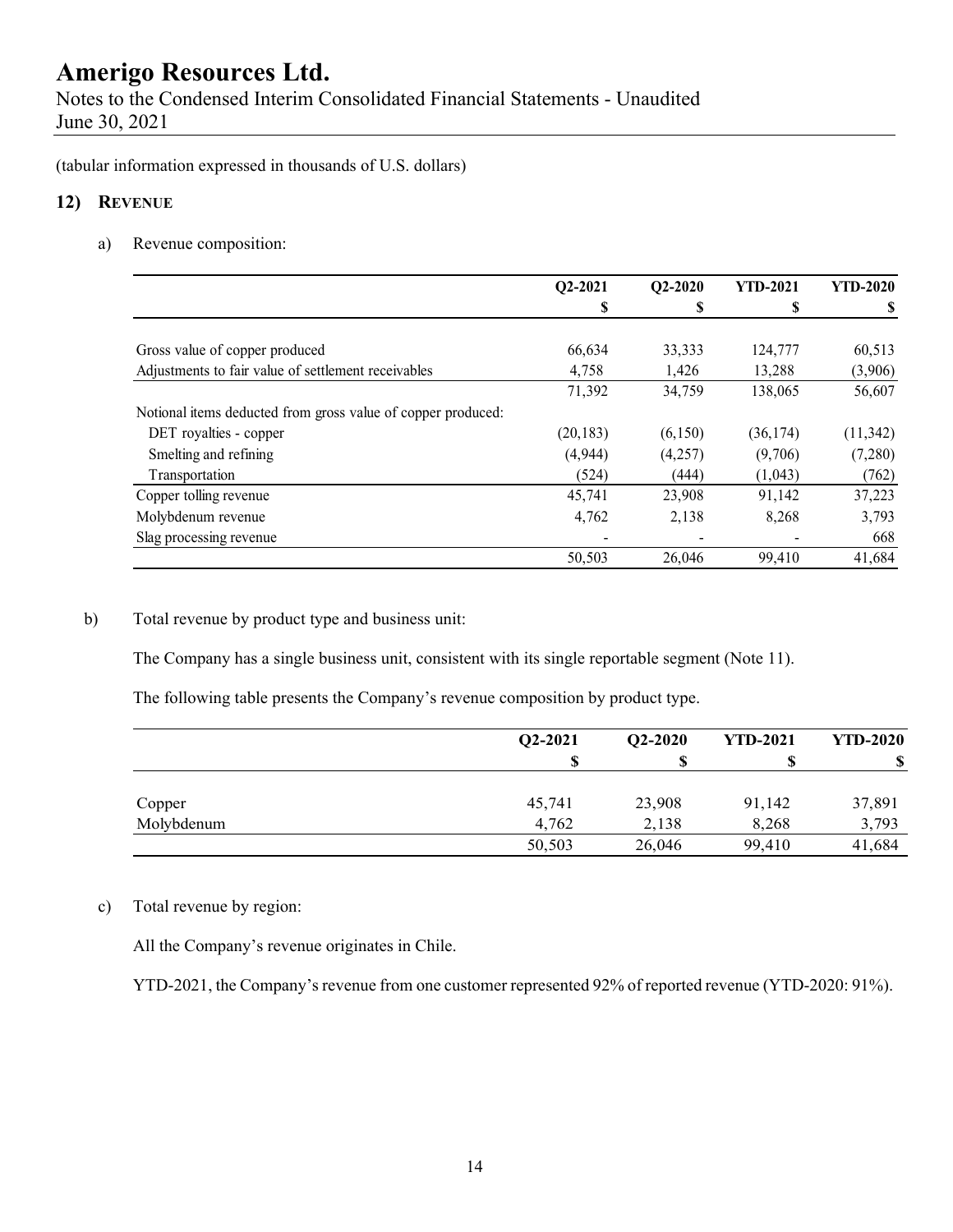Notes to the Condensed Interim Consolidated Financial Statements - Unaudited June 30, 2021

(tabular information expressed in thousands of U.S. dollars)

### **13) EXPENSES BY NATURE**

a) Tolling and production costs consist of the following:

|                               | $Q2 - 2021$ | $Q2-2020$ | <b>YTD-2021</b> | <b>YTD-2020</b> |
|-------------------------------|-------------|-----------|-----------------|-----------------|
|                               |             |           | S               |                 |
|                               |             |           |                 |                 |
| Tolling and production costs  | (25, 289)   | (20,740)  | (49, 123)       | (39, 199)       |
| Depreciation and amortization | (4,321)     | (4,338)   | (8,697)         | (9,074)         |
| Administration                | (1,175)     | (1,053)   | (2, 437)        | (2,165)         |
| DET royalties - molybdenum    | (591)       | (310)     | (1, 148)        | (572)           |
|                               | (31, 376)   | (26, 441) | (61, 405)       | (51,010)        |

b) General and administration expenses consist of the following:

|                                            | Q2-2021 | $O2 - 2020$ | <b>YTD-2021</b> | <b>YTD-2020</b> |
|--------------------------------------------|---------|-------------|-----------------|-----------------|
|                                            | D       |             | D               |                 |
| Salaries, management and professional fees | (548)   | (354)       | (1,306)         | (790)           |
| Share-based payment compensation           | (188)   | (29)        | (277)           | (39)            |
| Office and general expenses                | (186)   | (51)        | (587)           | (306)           |
|                                            | (922)   | (434)       | (2,170)         | (1, 135)        |

### c) Derivative to related parties (Note  $(9(a))$  consist of the following:

|                                              | Q2-2021 | $O2 - 2020$ | <b>YTD-2021</b> | <b>YTD-2020</b> |
|----------------------------------------------|---------|-------------|-----------------|-----------------|
|                                              |         |             |                 |                 |
| Royalties to related parties                 | (245)   | (274)       | (496)           | (477)           |
| Fair value adjustments to royalty derivative | 253     | (1,826)     | 127             | 2,119           |
|                                              |         | (2,100)     | (369)           | 1,642           |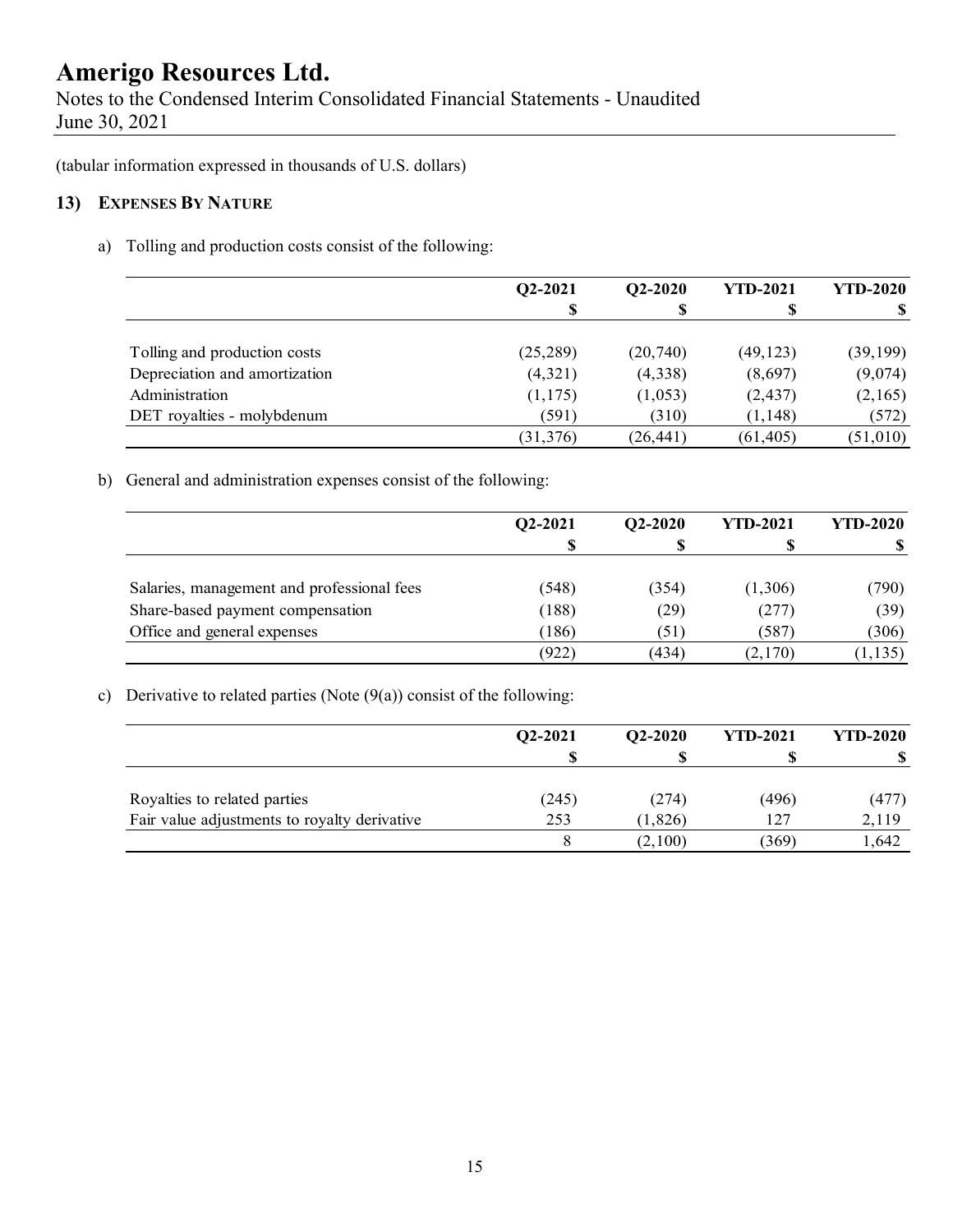Notes to the Condensed Interim Consolidated Financial Statements - Unaudited June 30, 2021

(tabular information expressed in thousands of U.S. dollars)

d) Other (losses) gains consist of the following:

|                                              | Q2-2021 | $Q2 - 2020$ | <b>YTD-2021</b> | <b>YTD-2020</b> |
|----------------------------------------------|---------|-------------|-----------------|-----------------|
|                                              |         |             |                 |                 |
|                                              |         |             |                 |                 |
| Foreign exchange (losses) gains              | (129)   | (396)       | (618)           | 564             |
| Writedown of obselete equipment and supplies | (86)    |             | (835)           |                 |
| Other gains                                  | 69      | 14          | 95              | 49              |
|                                              | (146)   | (382)       | (1,358)         | 613             |

### e) Finance expense consists of the following:

|                                               | $Q2-2021$ | $O2 - 2020$ | <b>YTD-2021</b> | <b>YTD-2020</b> |
|-----------------------------------------------|-----------|-------------|-----------------|-----------------|
|                                               | S         |             |                 |                 |
| Finance and interest charges                  | (1, 184)  | (792)       | (2,262)         | (1,900)         |
| Fair value adjustments to interest rate swaps | (952)     | (112)       | (730)           | (1, 837)        |
|                                               | (2,136)   | (904)       | (2,992)         | (3,737)         |

### **14) SUPPLEMENTARY CASH FLOW INFORMATION**

#### a) Cash and cash equivalents

|                                                      | <b>June 30,</b> | December 31, |
|------------------------------------------------------|-----------------|--------------|
|                                                      | 2021            | <b>2020</b>  |
|                                                      |                 |              |
|                                                      |                 |              |
| Cash at bank and on hand                             | 48,765          | 7,841        |
| Short-term bank deposits                             | 144             | 144          |
|                                                      | 48,909          | 7,985        |
| Cash held in a debt service reserve account (Note 7) |                 | 6,100        |
|                                                      | 48,909          | 14,085       |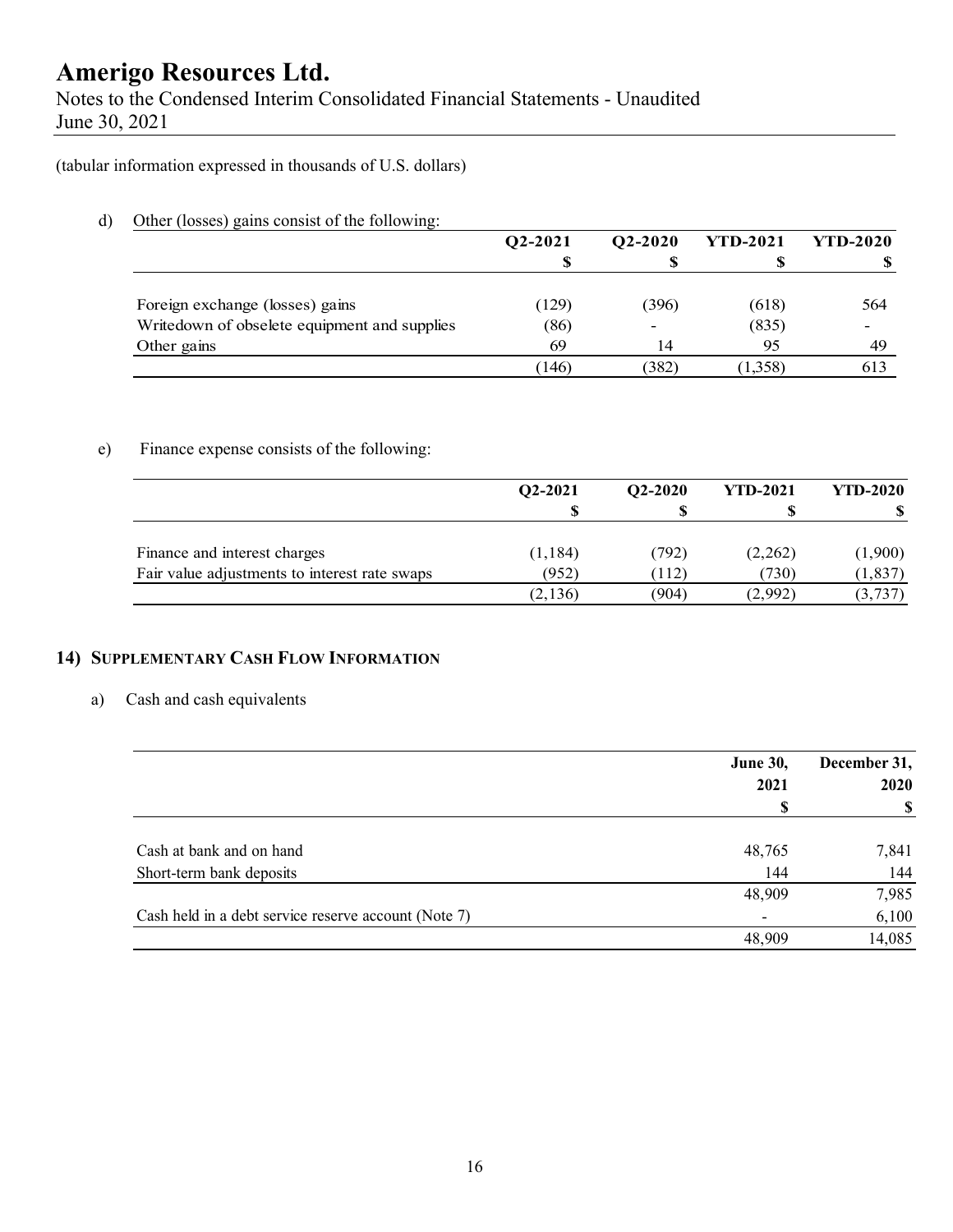Notes to the Condensed Interim Consolidated Financial Statements - Unaudited June 30, 2021

(tabular information expressed in thousands of U.S. dollars)

#### b) Cash payments of interest and taxes

|                                                                                   | <b>YTD-2021</b> | <b>YTD-2020</b> |  |
|-----------------------------------------------------------------------------------|-----------------|-----------------|--|
|                                                                                   | \$              |                 |  |
|                                                                                   |                 |                 |  |
| Interest and taxes paid                                                           |                 |                 |  |
| Interest paid                                                                     | 3,852           | 1,590           |  |
| Income taxes paid                                                                 | 60              |                 |  |
| Other                                                                             |                 |                 |  |
| Increase in accounts payable related to the acquisition                           |                 |                 |  |
| of plant and equipment                                                            | 1,239           | (44)            |  |
| Cash paid during the quarter in connection with the derivative to related parties | 689             | 84              |  |

### **15) FAIR VALUE MEASUREMENT**

Certain of Amerigo's financial assets and liabilities are measured at fair value on a recurring basis and classified in their entirety based on the lowest level of input that is significant to the fair value measurement.

The fair value hierarchy has three levels that prioritize the inputs to valuation techniques used to measure fair value, with Level 1 inputs having the highest priority. The levels and valuation techniques used to value Amerigo's financial assets and liabilities are the following:

- Level 1 Unadjusted quoted prices in active markets for identical assets and liabilities that Amerigo can access at the measurement date. Amerigo values its investments using quoted market prices in active markets.
- $\bullet$  Level 2 Inputs other than quoted prices included within Level 1 that are observable for the asset or liability directly or indirectly. Copper and molybdenum trade and settlement receivables are derivatives because the value of these receivables changes as underlying commodity market prices vary. The fair values of these receivables are adjusted each reporting period by reference to forward market prices and changes in fair value are recorded as a separate component of revenue.
- Level 3 Significant unobservable inputs that are not based on observable market data. Amerigo includes the related party derivative liability in Level 3 of the fair value hierarchy because it is not tradeable or associated with observable price transparency. Management reviews the fair value of this derivative on a quarterly basis based on management's best estimates, which are unobservable inputs. Fair value is calculated by applying the discounted cash flow approach on a valuation model that considers the present value of the net cash flows expected to be paid to a related party (Note 9(a)). Amerigo has also included the IRS in Level 3 of the fair value hierarchy due to the lack of observable market quotes on these instruments. The fair value of the IRS was determined with the assistance of third parties who performed a discounted cash flow valuation based on forward interest rate curves.